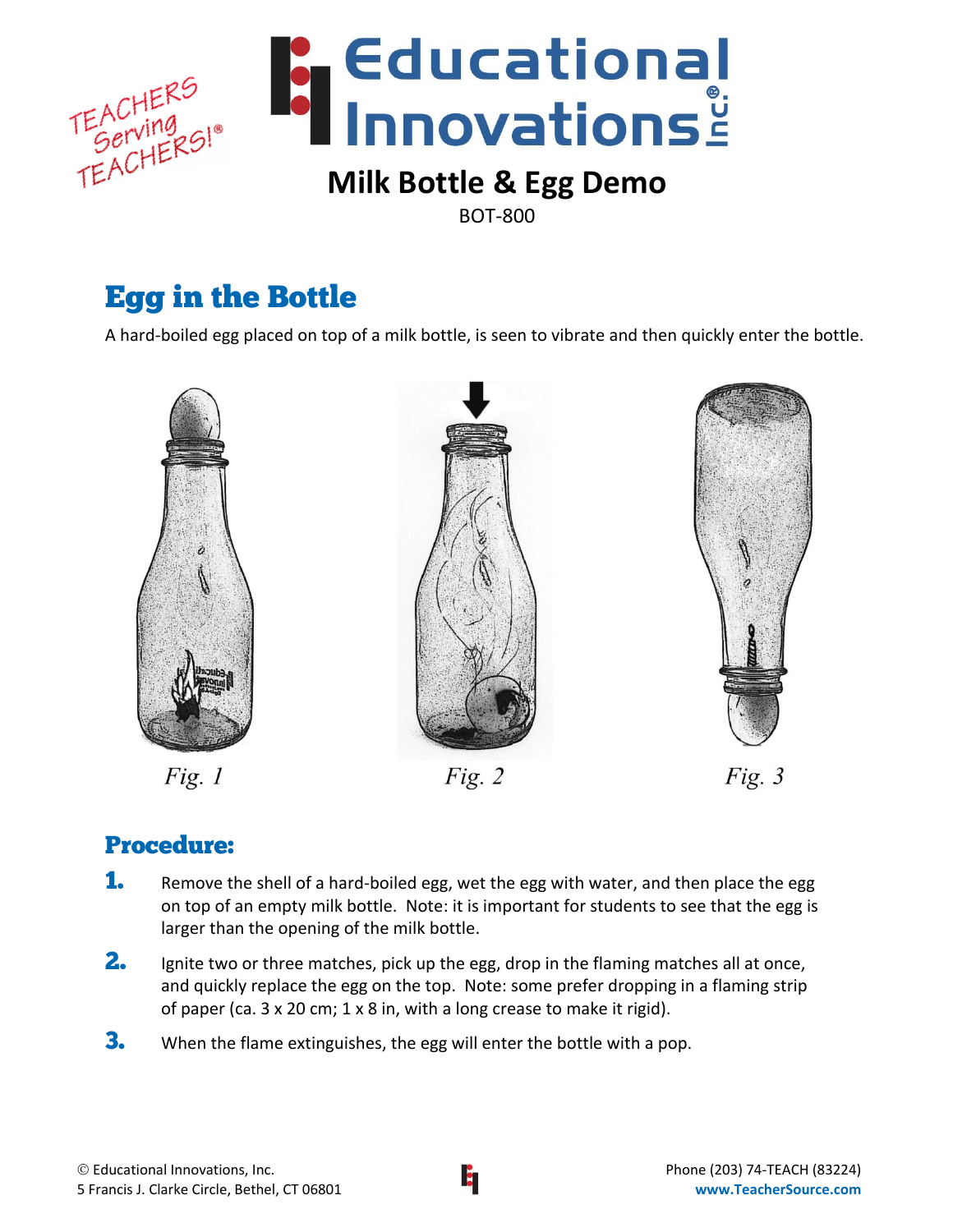

 $\mathbf{4.}$  If the egg remains whole inside the bottle, you can remove the egg by inverting the bottle and blowing into it. Note: to avoid 'egg on the face,' before you stop blowing into the bottle, quickly move it to the side.

## Alternate Procedure:

This method will remove the student's tendency to claim that gravity is potentially involved.

- 1. Prepare an egg as described in step 1 (above). Place on a suitable support (a soda bottle cap works well, but anything will do).
- **2.** Insert a birthday candle into the top of the egg and ignite the candle.
- **3.** Invert the bottle over the egg and burning candle so that the bottle touches the top surface of the egg.
- $\blacktriangle$  As the candle extinguishes, air pressure should be sufficient to allow the bottle to be raised. The egg will remain in the opening of the bottle.
- 5. Hold the bottle steady. The egg will eventually be pushed upward into the bottle. Note: this version of the demonstration will take longer than the traditional method detailed above.

Special thanks to Jeff Feidler for introducing us to this interesting variation of a classic.

## Discussion:

When air inside the bottle is heated, it expands and escapes around the edges of the egg. During this time, the egg is seen to vibrate. A wet egg helps form a nice seal on this 'one-way valve.'

When the flames inside the bottle become extinguished due to lack of oxygen, the gas inside the bottle cools. This cooling causes the pressure of the remaining gas inside the bottle to become less than outside atmospheric pressure. At that point, atmospheric pressure pushes the egg inside the bottle.

There is an alternative erroneous explanation that can be found in books and on the web. In fact, about half of the explanations on the web seem to use this explanation. The argument is made that the burning material removes the oxygen thus lowering the pressure inside the bottle. This ignores the fact that for each molecule of oxygen removed, a molecule of carbon dioxide or two molecules of carbon monoxide are formed.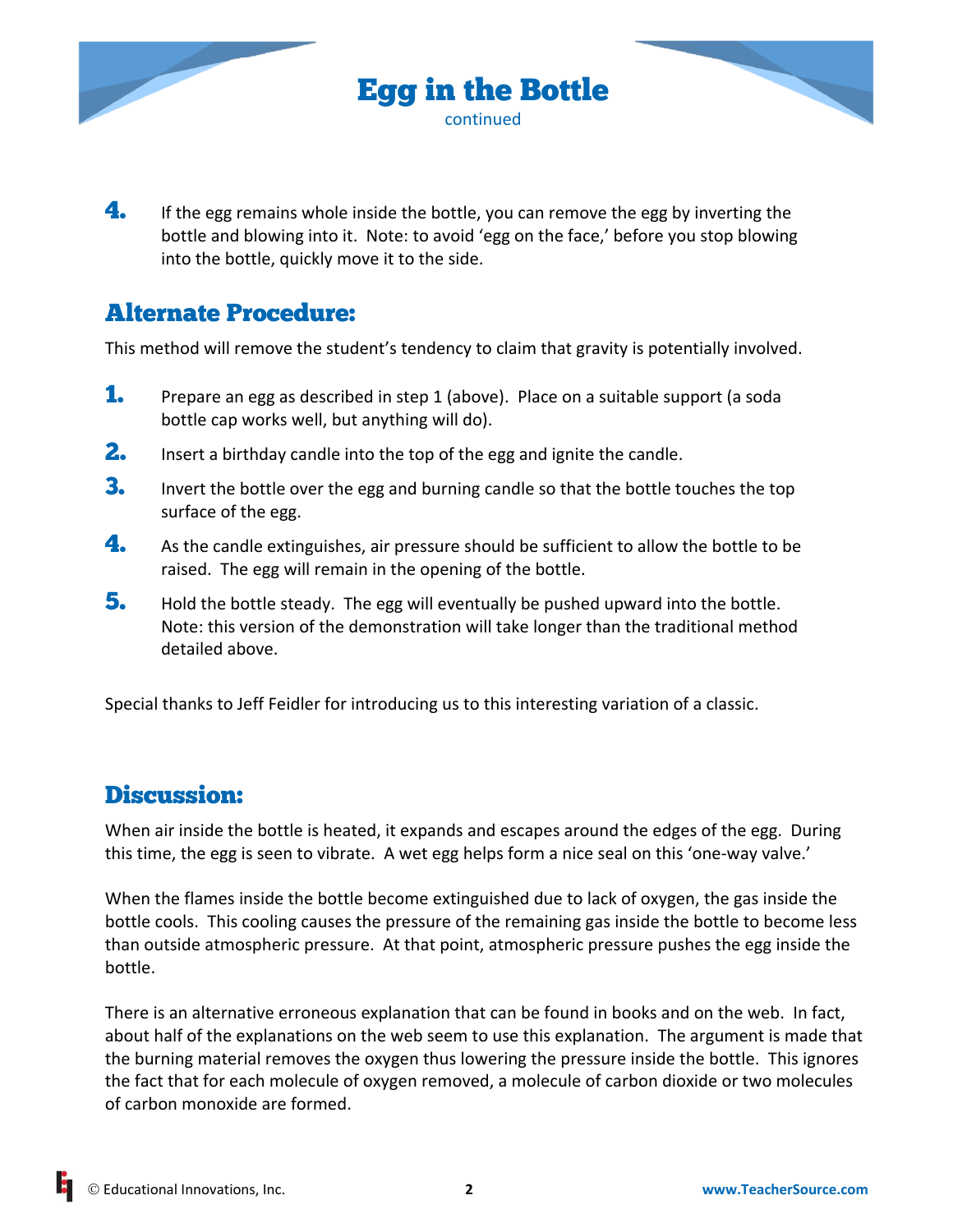

Water can be poured into a bottle covered with a screen. When the bottle is inverted, the water doesn't come out.

# Procedure:

- **1.** Attach a double layer of nylon net screen to the top of a milk bottle with an elastic band.
- 2. Show students that water can easily be poured into the bottle through the screen.
- **3.** Place a small piece of card stock (ca. 7 x 7 cm; 3 x 3 in.) on top of the screen, hold it in place with your hand, and invert the bottle over a sink or pan.
- 
- 4. Slowly slide out the card.
- **5.** Ask students why the water Fig.  $5$ Fig.  $4$ does not flow out of the bottle. Why can you pour water into the bottle, but when inverted it does not flow out?
- **6.** Tip the inverted bottle slightly and then bring back to the upside down position. What happens?

## Discussion:

The force of flowing water allows the water to enter the bottle through the screen. Water in motion tends to remain in motion. When the bottle is inverted, the water stays in the bottle. The molecules of water have a greater attraction to themselves than to the screen. The water is said to exhibit surface tension.

In addition, when the bottle is inverted a small amount of water is lost from the bottle, the air which remains at the top of bottle slightly expands, and the pressure of the air inside the bottle is slightly less than the outside atmospheric pressure. The combination of the water surface tension and the greater outside atmospheric pressure explains why the water tends to remain in the bottle.

When the bottle is tipped slightly and then returned to the upright position, outside air enters the bottle and water runs out until the forces return to static equilibrium.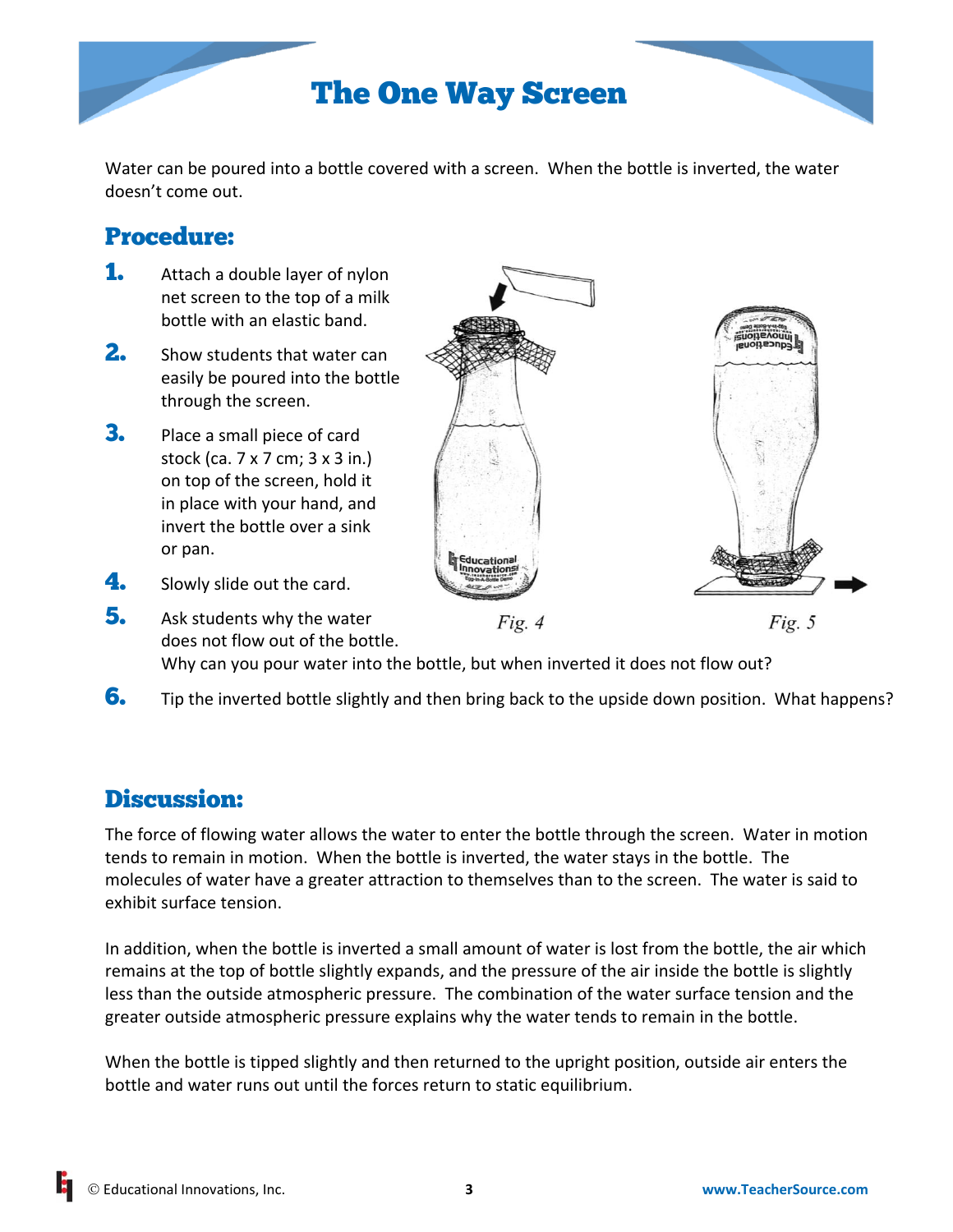# NGSS Correlations

Our Milk Bottle Demo and these lesson ideas will support your students' understanding of these Next Generation Science Standards (NGSS):

#### **K-ESS2-1**

Students can use and share observations of local weather conditions to describe patterns over time. Students can apply knowledge gained from the demonstration to understand the power of air pressure and its effects on weather.

#### **K-ESS3-2**

Students can ask questions to obtain information about the purpose of weather forecasting to prepare for, and respond to, severe weather. Students can apply knowledge gained from the demonstration to understand the power of air pressure and how air pressure is a factor in forecasting weather.

### **3-ESS2-1**

Students can represent data in tables and graphical displays to describe typical weather conditions expected during a particular season. Students can apply knowledge gained from the demonstration to understand the power of air pressure and its effects on weather/seasons.

#### **3-PS2-1**

Students can use the Milk Bottle in a plan and conduct an investigation to provide evidence of the effects of balanced and unbalanced forces on the motion of an object.

### **5-ESS2-1**

Students can develop a model using an example to describe ways the geosphere, biosphere, hydrosphere, and/or atmosphere interact. Students can apply knowledge gained from the demonstration to understand the power of air pressure and how it interacts on Earth.

# **Elementary Middle School High School**

#### **MS-PS2-2**

Students can use the Milk Bottle to plan an investigation to provide evidence that the change in an object's motion depends on the sum of the forces on the object and the mass of the object.

#### **MS-ESS2-6**

Students can use the Milk Bottle to develop and use a model to describe how unequal heating and rotation of the Earth cause patterns of atmospheric and oceanic circulation that determines regional climates.

#### **HS-ESS2-4**

Students can apply knowledge gained from the Milk Bottle demonstration to use a model to describe how variations in the flow of energy into and out of Earth systems results in changes in climate.

### **HS-ESS2-5**

Students can use the Milk Bottle to plan and conduct an investigation on the properties of water as follows:

The Milk Bottle can be used in an investigation to explore water surface tension and static equilibrium. Place a piece of netting fabric over the mouth of the milk bottle. Secure it with a rubber band. Pour water into the milk bottle. Quickly invert the bottle. The water will not pour out.

Educational Innovations, Inc. **4 [www.TeacherSource.com](http://www.teachersource.com/)**